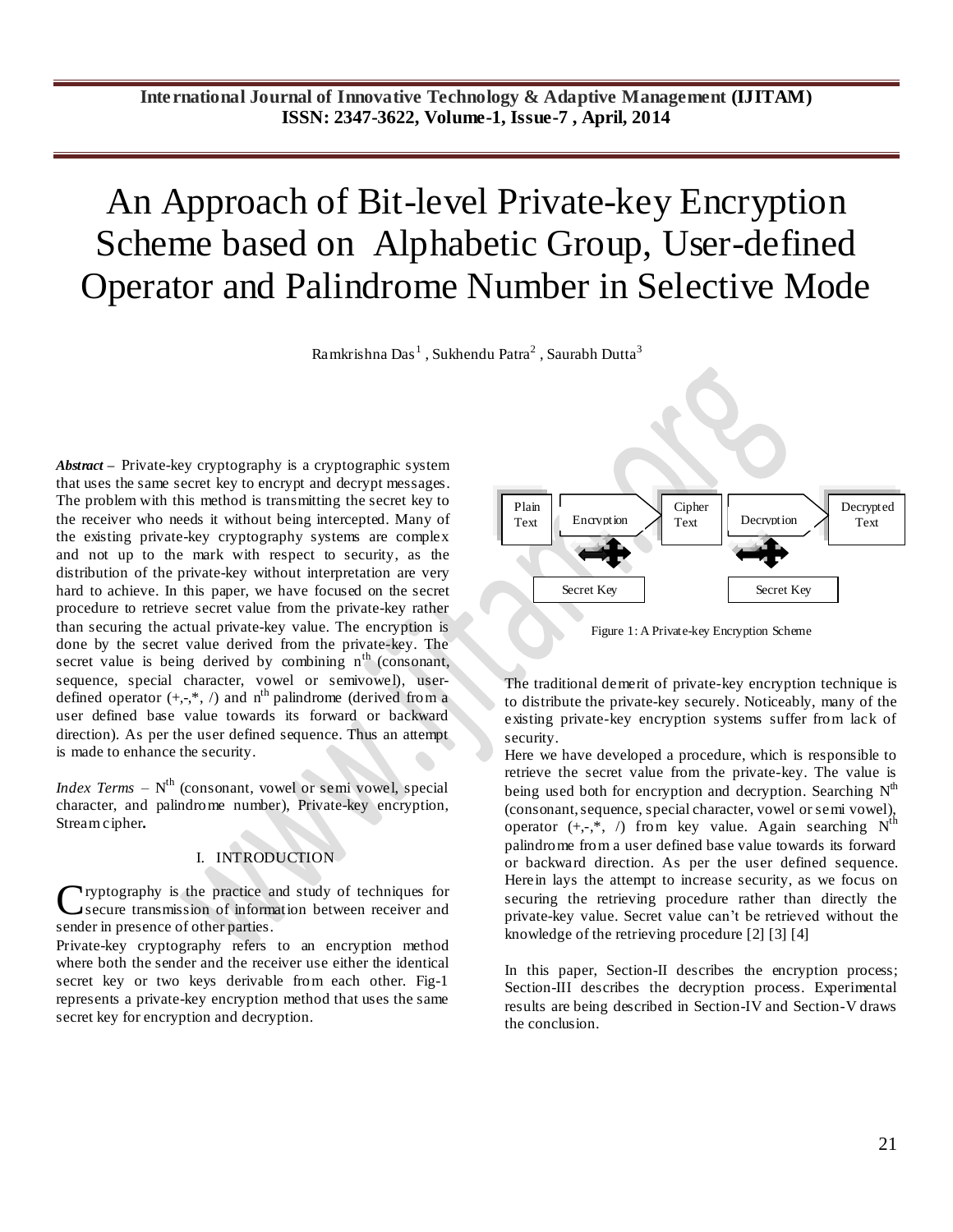Ramkrishna Das<sup>1</sup>, Assistant Professor, Department of Computer Applications, Haldia Institute of Technology, Haldia, WB, INDIA, 9933718033, ramkrishnadas9@gmail.com

Suukhendu Patra<sup>2</sup>, PG Student ,Depatrment of computer Science, Vidyasagar University,Paschim Medinipur,WB,INDIA,9563009207, patrasukhendu03@gmail.com

Dr. Saurabh Dutta<sup>3</sup>, Professor and Head, Department of Computer Applications, Dr. B. C. Roy Engineering College, Durgapur-713206, WB, INDIA, 9433411450[, saurabh.dutta@bcrec.org](mailto:saurabh.dutta@bcrec.org)

#### II. ENCRYPTION PROCESS

A palindrome number is a symmetrical number meaning that the number remains the same even when the digits are reversed. An example of a palindrome number *is 11.*

If k is odd, formula  $= 2(n-1)[(n-1)(k+1)/2 - 1] - (n-1)(k+1)/2$  n - 2.

We have used the English alphabetic groups like vowel, semivowel, consonant and special character. A user defined sequence is being used to combine the results for generating the secret value from the private key. Step A, step B, step C, step D sequentially describes the encryption process [1] [2]  $\overline{[3]}$ .

## *Plain Text Formation*

Let 'b' is a character which is present in the inputted file. Fig-2 represents its 8-bit binary representation through an array PLAINTEXT with dimension 8.

| Plaintext1                                                                                | $-Plaintext 8$                                |
|-------------------------------------------------------------------------------------------|-----------------------------------------------|
|                                                                                           |                                               |
| $3rd$ bit<br>$2^{\text{nd}}$ bit<br>$1st$ bit<br><sup>m</sup> bit<br>$5^{\mathrm{m}}$ bit | $7th$ bit<br>$8th$ bit<br>6 <sup>th</sup> bit |



*Step-A.1* Read one character at a time from the inputted file till we reached to the end of the file. Convert each character into 8-bit binary representation and store the value into the array PLAINTEXT with dimension 8.

#### *A. key Generation*

The size of the private-key is 40 bits having 8 blocks.  $1<sup>st</sup>$  5-bit block represents the choice nth consonant and  $2<sup>nd</sup>$  5-bit block represents the choice nth special character.  $3<sup>rd</sup>$  3-bit block represents the choice nth vowel or semivowel.  $4<sup>th</sup>$  5-bit block the choice nth sequence.  $5<sup>th</sup>$  6-bit block represents the operator  $(+,-,*,')$ .6<sup>th</sup> 2-bit block represents the forward or backward movement from base value  $(1/0)$ .  $7<sup>th</sup>$  4-bit block represents the nth term for Palindrome number.  $8<sup>th</sup>$  10-bit block represents

the user defined base value.Fig-3 represents block diagram of the 40-bit private-key.

| 1st block          | 2 <sup>nd</sup> block | $3^{\text{rd}}$ block | $4^{\text{th}}$ block |
|--------------------|-----------------------|-----------------------|-----------------------|
| Nth<br>for<br>term | for<br>Nth<br>term    | Nth term for          | Nth term for          |
| consonant          | special character     | Vowel                 | sequence<br><b>or</b> |
|                    |                       | semivowel             |                       |
| $5$ -bit           | 5-bit                 | $3$ -bit              | $5 - bit$             |
|                    |                       |                       |                       |
|                    |                       |                       |                       |
| $5th$ block        | 6 <sup>th</sup> block | 7 <sup>th</sup> block | $8th$ block           |
| User defined       | Forward or Backward   | Nth term for          | User defined          |
| operator           | movement from base    | Palindrome            | base value            |
|                    | value                 | number                |                       |

Figure-3: Block Diagram of 40-bit Private-key

*Step B.1* Read the user inputs for 8 blocks from the user. Convert those input values into corresponding bit size of their respective blocks and store the values in an array KEY with dimension 40.

### *C. Formation of Secret Value from Private-key for Encryption*

**Step C.1** The value of the 1<sup>st</sup> block,  $2^{nd}$  block,  $3^{rd}$  block is holds the nth term of consonant, special character, vowel and semi-vowel respectively. A user-defined sequence value is stored in the  $4<sup>th</sup>$  block of the private-key. The user-defined operator  $(+,-,*,')$  value is stored in the 5<sup>th</sup> block of the privatekey. The value of the  $7<sup>th</sup>$  block is being used to determine the nth term for Palindrome number from base value. The value of the  $5<sup>nd</sup>$  block determines the forward or backward movement from the base value. The value of the  $8<sup>th</sup>$  block holds base value. Searching of  $N^{th}$  palindrome would be done by making a forward (1) or backward (0) movement from the base value. Where N is a positive integer in the range of  $(1\le N\le 16)$ . The user defined sequence value stored in  $4<sup>rd</sup>$  block is being used to combine the results (Nth (consonant, special character, vowel and semi-vowel, intermediate value)) together.

*Step C.2* Determine the Nth Palindrome Number by making a forward or backward movement from the user-defined base value and generate the corresponding nth consonant, special character, vowel or semi-vowel and generate the intermediate value.

*Step C.3* Sequence wise combined the 40 bit Value generation.

*Example:-*The example demonstrates the private-key formation and the secret value generation procedure. Fig-4 represents the bit wise representation of a private-key for some specific value.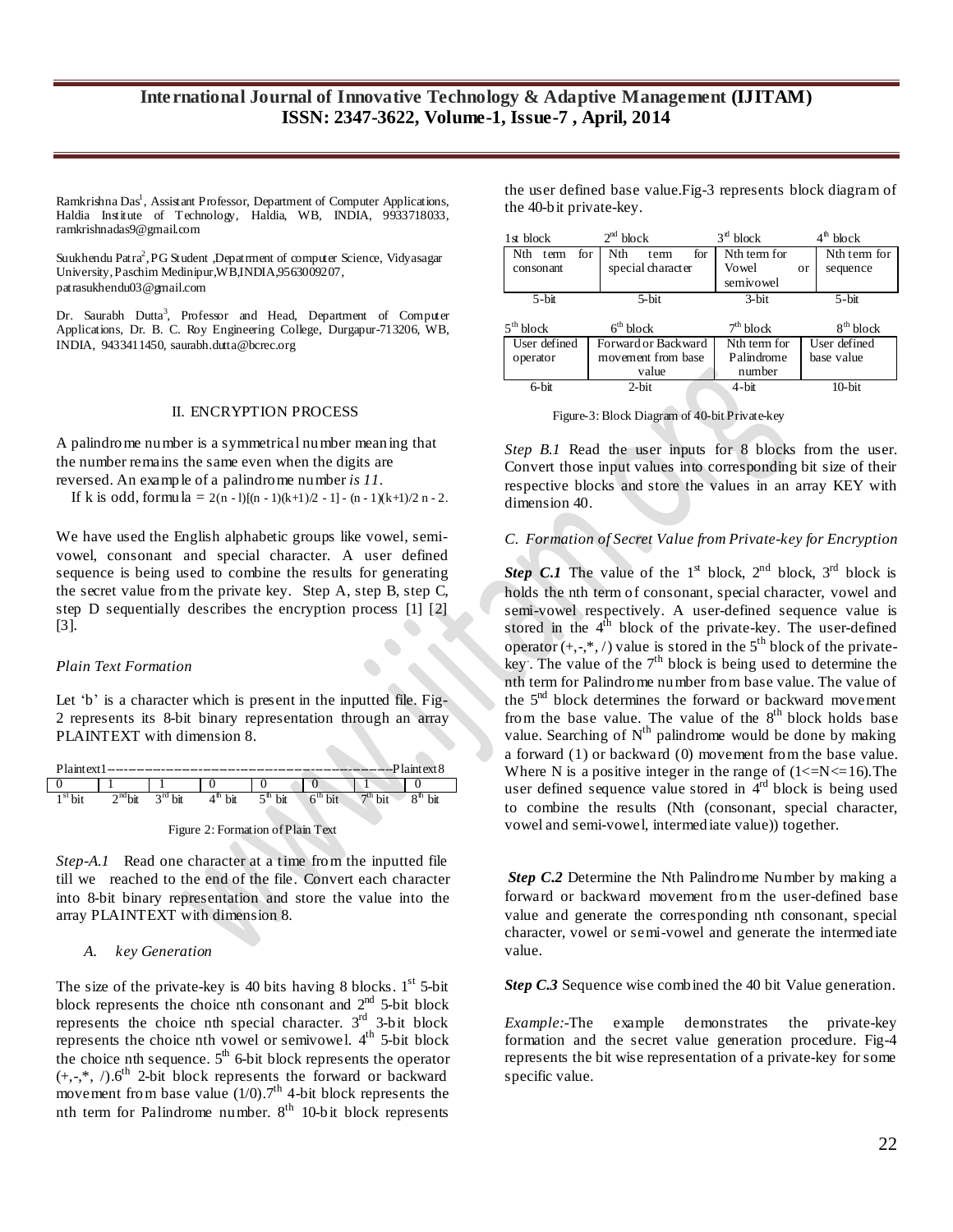|                                                                                           |                |              | ---------Nth consonant (11) ------- ----N <sup>th</sup> special character (18) --------    |                                                                               |              |                         |                |                |    |
|-------------------------------------------------------------------------------------------|----------------|--------------|--------------------------------------------------------------------------------------------|-------------------------------------------------------------------------------|--------------|-------------------------|----------------|----------------|----|
|                                                                                           | $\mathfrak{D}$ | $3^{\circ}$  |                                                                                            | 4 5 6 7 8                                                                     |              |                         | 9              | $\frac{10}{2}$ |    |
| $\bf{0}$                                                                                  |                | $\bf{0}$     | $\mathbf{1}$                                                                               | $\lfloor 1 \rfloor$                                                           | $\perp$      | $\bf{0}$                | $\mathbf{0}$   | $\mathbf{1}$   | 0  |
|                                                                                           |                |              |                                                                                            |                                                                               |              |                         |                |                |    |
|                                                                                           |                |              | $-N^{th}$ V & S.V(5)---- ------- N <sup>th</sup> sequence(12)-----------                   |                                                                               |              |                         |                |                |    |
| 11                                                                                        | 12             |              | 13 14 15 16 17 18 19                                                                       |                                                                               |              |                         |                | 20             |    |
|                                                                                           | l 0            | $\mathbf{1}$ | l 0-                                                                                       | $11$ 1                                                                        |              | $\overline{\mathbf{0}}$ | $\Box$         | 1              | 0  |
|                                                                                           |                |              |                                                                                            |                                                                               |              |                         |                |                |    |
| Operator (+) (43) ------------- ------F/B(1)---- ------N <sup>th</sup> Palindrome(8)----- |                |              |                                                                                            |                                                                               |              |                         |                |                |    |
|                                                                                           |                |              |                                                                                            |                                                                               |              |                         |                |                |    |
| 21                                                                                        | 22             |              | 23 24 25 26                                                                                |                                                                               | 27           | -28                     | 29             | - 30           |    |
| $\blacksquare$                                                                            | $\blacksquare$ | $\mathbf{1}$ | $\vert$ 1                                                                                  | $\begin{array}{ccc} \n\begin{array}{ccc} \n0 & \n\end{array} & \n\end{array}$ |              | $\mathbf{1}$            | $\blacksquare$ | 0              | 0  |
|                                                                                           |                |              | 6-bit------------------------       --2-bit---------        ----------4-bit--------------- |                                                                               |              |                         |                |                |    |
|                                                                                           |                |              | ---------------------------------Base value (10) -------------------------------           |                                                                               |              |                         |                |                |    |
| 31                                                                                        | 32             | 33           | - 34                                                                                       | 35                                                                            |              | 36 37                   | 38             | 39             | 40 |
| $\mathbf{0}$                                                                              | 0              | 0            | 0                                                                                          | 0                                                                             | $\mathbf{0}$ | -1                      | 0              |                | 0  |

Figure 4: 40- bit Representation of Private-key for a Specific Value.

User-defined base value is 10 which is store in  $8<sup>th</sup>$  block.  $6<sup>th</sup>$ block of the private-key is 1 so the palindrome number is taken by making a forward movement.  $1<sup>st</sup>$  block of the privatekey is 11, so the corresponding consonant is "N",  $2<sup>nd</sup>$  block of the private-key is 18, so the corresponding special character is "=".  $3<sup>rd</sup>$  block of the private-key is 5, so the corresponding vowel or semi-vowel is "U". As the  $6<sup>th</sup>$  block value determines the forward movement so we have to make a forward movement  $(11, 12, 13, 14...)$  from base value which is  $10^{-7}$ <sup>th</sup> block represents the Nth term which is  $8$ . So we take the  $8<sup>th</sup>$ palindrome number with a forward movement from base value. The number is 88.  $5<sup>th</sup>$  block of the private-key is 43, that is the numeric decimal value of "+". We combine all this result as per the combination no which is 12.The combination number is store in 4<sup>rd</sup> block. The definition of the combination is (N<sup>th</sup> special character +intermediate value + N<sup>th</sup> vowel or semi-vowel +  $N^{th}$  consonant). The result is combining as per the combination value. The value is "=98UN".

Fig-5 represents the 48-bit representation of secret value.

| 8<br>7<br>9<br>$\overline{\mathbf{3}}$<br>6 <sup>1</sup><br>$10 \t11 \t12$<br>1<br>2<br>$4 \quad 5$<br>$\mathbf{0}$<br>0<br>0<br>0<br>1<br>0<br>0<br>-----------8-<br>$bit$ --------------------- | 0            |
|---------------------------------------------------------------------------------------------------------------------------------------------------------------------------------------------------|--------------|
|                                                                                                                                                                                                   |              |
|                                                                                                                                                                                                   |              |
|                                                                                                                                                                                                   |              |
|                                                                                                                                                                                                   |              |
|                                                                                                                                                                                                   |              |
| 14 15 16 17 18 19 20 21 22<br>13<br>23 24                                                                                                                                                         |              |
| $\mathbf{0}$<br>$\bf{0}$<br>$\bf{0}$<br>$\bf{0}$<br>$\bf{0}$<br>$\bf{0}$<br>$\bf{0}$<br>$\mathbf{0}$<br>$\mathbf{0}$<br>$\mathbf{0}$<br>$\bf{0}$                                                  | $\mathbf{0}$ |
|                                                                                                                                                                                                   |              |
|                                                                                                                                                                                                   |              |
|                                                                                                                                                                                                   |              |
| 29 30 31 32 33 34<br>25<br>28<br>27<br>35<br>26<br>36                                                                                                                                             |              |
| $\mathbf{0}$<br>$\mathbf{0}$<br>$\bf{0}$<br>$\mathbf{1}$<br>$\bf{0}$<br>- 1<br>$\mathbf{0}$<br>$\bf{0}$<br>$\bf{0}$<br>-1                                                                         | 1            |
|                                                                                                                                                                                                   |              |
|                                                                                                                                                                                                   |              |
|                                                                                                                                                                                                   |              |
|                                                                                                                                                                                                   |              |

#### **0 1 0 1 0 1 0 0 1 1 1 0** -------------------------- -------------------------8-bit------------------------

|--|--|--|

Figure 5: 48- bit Representation of Secret Value derived from Private-key.

#### *D. XOR operation and Formation of Cipher Text*

Plain text is being encrypted by the 6 blocks of the secret value cumulatively where the block size is 8 bits. Bitwise XOR operation is being performed between the plain text and the secret value Fig-6 represents the encryption process



Figure 6: XOR operation between Plain Text and Secret Value.

Cumulative XOR operation is performed between plain text and the secret value.  $6^{th}$  block,  $5^{th}$  block,  $4^{th}$  block  $3^{rd}$  block,  $2^{nd}$ block and the  $1<sup>st</sup>$  block of the secret value (DV) are used for XOR respectively After 6 times, we get the binary value of corresponding ASCII code of a final encrypted character. In this way cipher text file is generated and sent to the receiver with the secret private-key file. Fig-7 demonstrate the total XOR procedure between plain text and the secret value where IET means intermediate encrypted text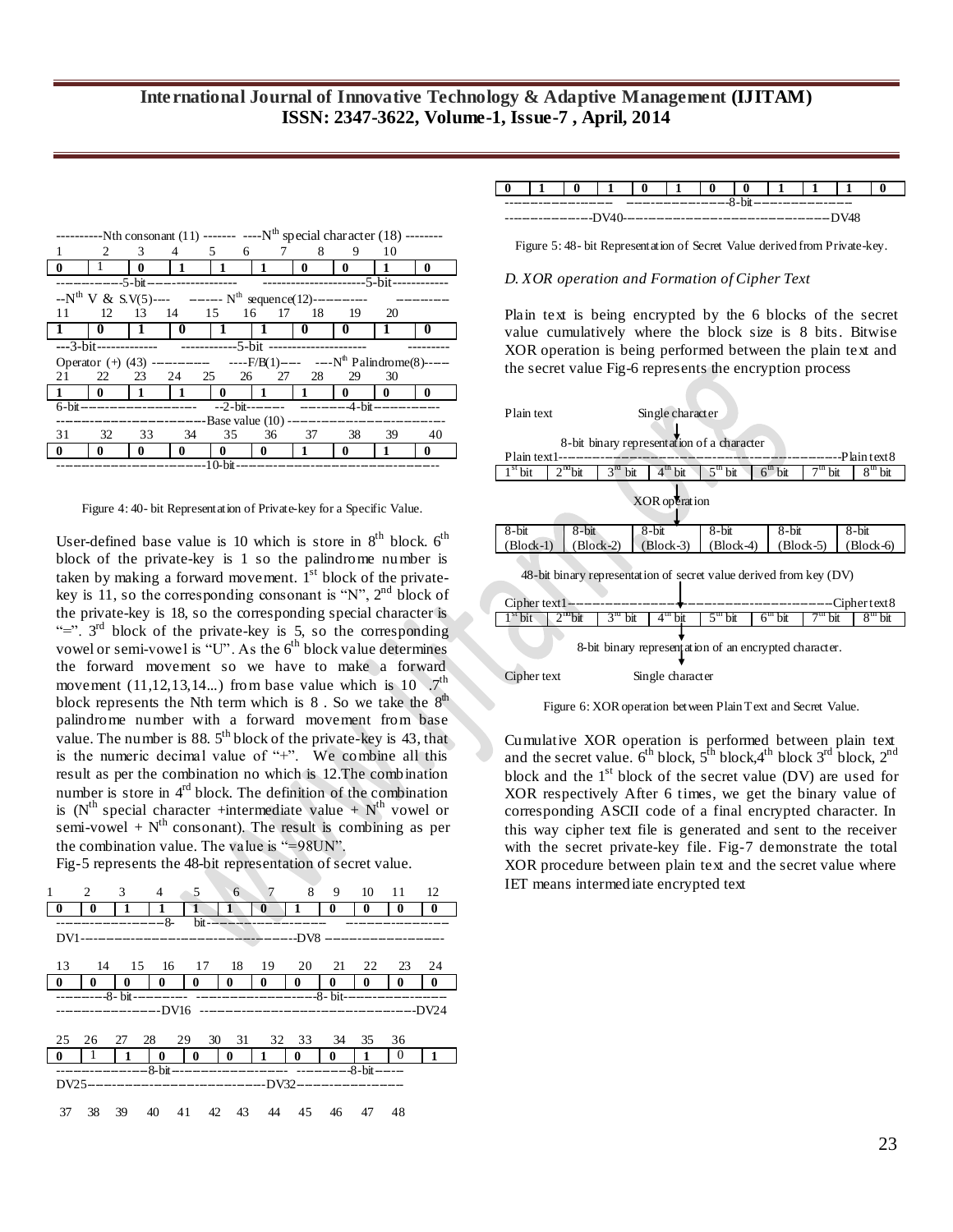# **International Journal of Innovative Technology & Adaptive Management (IJITAM) ISSN: 2347-3622, Volume-1, Issue-7 , April, 2014**



Figure 7: Block wise Cumulative XOR operation between Plain Text and Secret Value derived from the Private-key.

*Step D.1* Perform XOR operation between the array PLAINTEXT and DERIVEDVALUE. We consider 1<sup>st</sup> block,  $2^{nd}$  block,  $3^{rd}$  block,  $4^{th}$  block,  $5^{th}$  block and last block of the array DERIVEDVALUE for XOR operation in  $1<sup>st</sup>$  pass,  $2<sup>nd</sup>$ pass,  $3<sup>rd</sup>$  pass,  $4<sup>th</sup>$  pass,  $5<sup>th</sup>$  pass,  $6<sup>th</sup>$  pass respectively. Intermediate result is stored into an array IET with dimension 8. And final result is stored into array ENCRYPTED with dimension 8.Corresponding ASCII code is generated from of the array ENCRYPTED and from there we get the encrypted character 'b' from plain text whose ASCII value is 98. We generate the plain text in step-A and secret value in step-C. Now we perform the XOR operation between the plain text and the secret value. Fig-8 represents the XOR procedure





Figure 8: Generation of Cipher Text by Block Wise Cumulative XOR operation between Plain Text and Secret Value.

ASCII value corresponding to the cipher text is 38 and the character corresponding to that ASCII is  $^{\circ}\text{\&}^{\circ}$  In this way all the characters are encrypted and stored into the cipher text file. The encrypted file is sent to the receiver with the secret private-key file.

## III. DECRYPTION PROCESS

#### *A Conversion of Cipher Text into Predefined Format*

The receiver read one character at a time from the cipher text file till he/she reach to the end of the file and converts the character into 8 bit binary format and store it into an array CIPHERTEXT with dimension 8.

#### *B. Formation of Secret Value from Private-key for Decryption*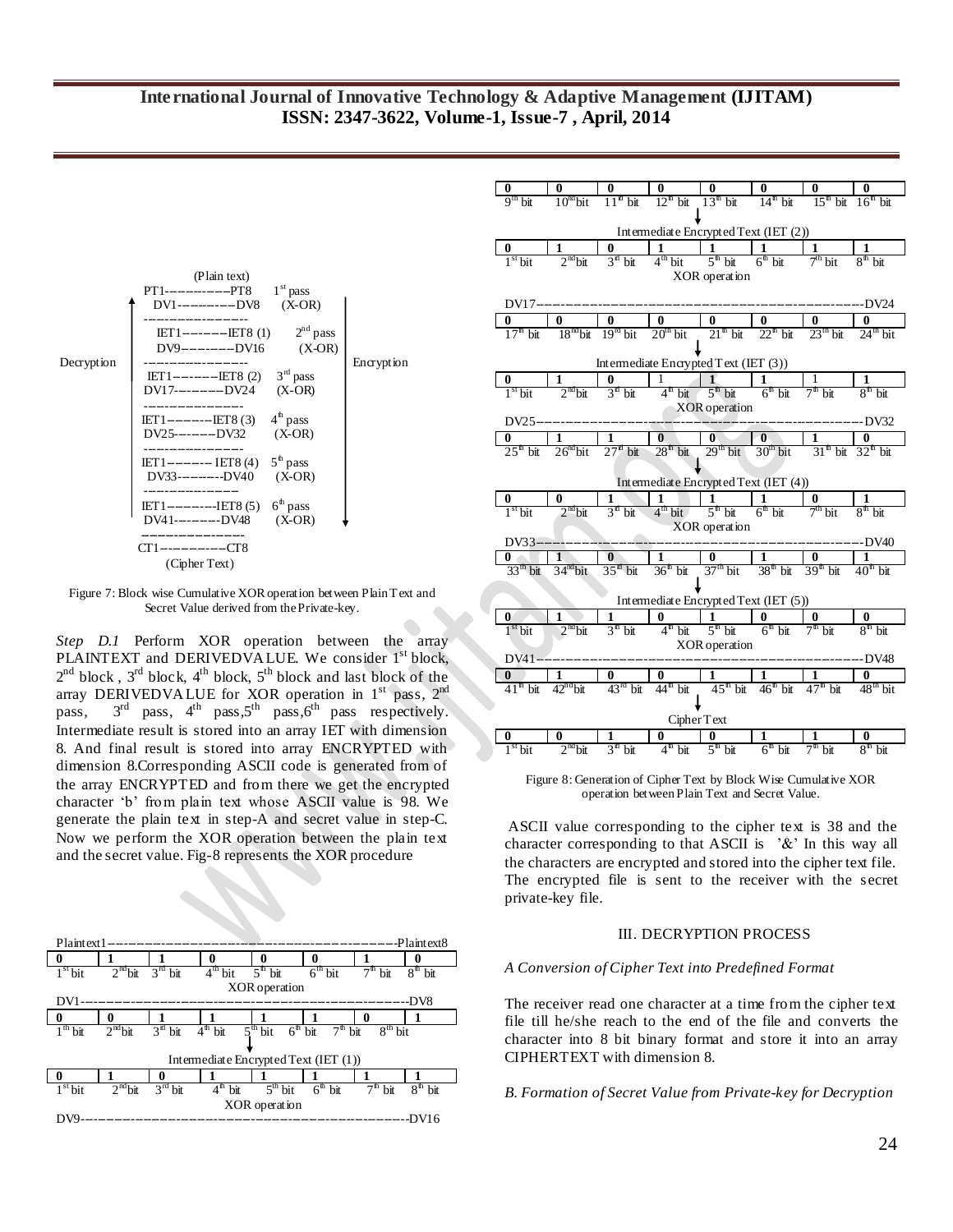Derive the secret value from the private-key by using step- C and store that 48-bit binary value into an array DERIVEDVALUE with dimension 48.

## *C. XOR operation and Formation of Decrypted Text*

*Step C.1* Perform XOR operation between the array CIPHERTEXT and DERIVEDVALUE. We consider 1<sup>st</sup> block,  $2^{nd}$  block,  $3^{rd}$  block,  $4^{th}$  block,  $5^{th}$  block and last block of the array DERIVEDVALUE for XOR operation in  $1<sup>st</sup>$  pass,  $2<sup>nd</sup>$ pass,  $3<sup>rd</sup>$  pass,  $4<sup>th</sup>$  pass,  $5<sup>th</sup>$  pass,  $6<sup>th</sup>$  pass respectively. Intermediate result is stored into an array IET with dimension 8. And final result is stored into array DECRYPTED with dimension 8. Corresponding ASCII code is generated from of the array DECRYPTED and from there we get the decrypted character which is stored into decrypted text file.

*Example***-** we read a character '&' from the cipher text whose ASCII value is 38. We convert 38 in 8-bit binary representations and store it into an array CT. The secret value is derived in the step-C. Now we perform XOR operation between the cipher text and the secret value. Fig-9 represents the XOR procedure





Figure 9: Generation of Decrypted text by Block Wise Cumulative XOR operation between Cipher Text and Secret Value.

ASCII value corresponding to the decrypted text is 98 and the character corresponding to that ASCII is 'b'. In this way all the characters are decrypted and stored into the decrypted file and receiver is able to get the plain text.

## IV. EXPERIMENTAL RESULT & DISCUSSION

The encryption of a plain text is done by using the 8th Palindrome number with a forward movement from the userdefined base value 10. The encryption or decryption has taken 31871 milliseconds. Table-I demonstrates the content of the source files, encrypted file and the decrypted file.

Table I: Corresponding content of source, encrypted, decrypted file

| Content of the Source<br>File<br>(z.txt) | Content of the Encrypted<br>File (en.txt) | Content of<br>the<br>Decrypted File<br>(de.txt) |
|------------------------------------------|-------------------------------------------|-------------------------------------------------|
| abcdefghijklmnopqrst                     | WTURSPQ^_\]Z[XYFG                         | abcdefghijklmnopqr                              |
| uvwxyz                                   | DEBC@ANOL                                 | stuvwxyz                                        |

We have executed our program on 20 number of files of different types (\*.com,\*.txt,\*.exe,\*.sys and \*.dll). The Execution results are being displayed in the Table II, Table III, Table IV and Table V, Table VI [5].

Table II: Execution Result for \*.com files

| Source File name | Source File<br>size (Byte) | Encrypted File<br>size | Encryption /<br>Decryption time |
|------------------|----------------------------|------------------------|---------------------------------|
|                  |                            | (Byte)                 | (Mille seconds)                 |
| loadfix.com      | 1131                       | 1131                   | 32994                           |
| graphics.com     | 19694                      | 19694                  | 188457                          |
| diskcomp.com     | 9216                       | 9216                   | 123750                          |
| kb16.com         | 4710                       |                        | 155442                          |

Table III: Execution Result for \*txt files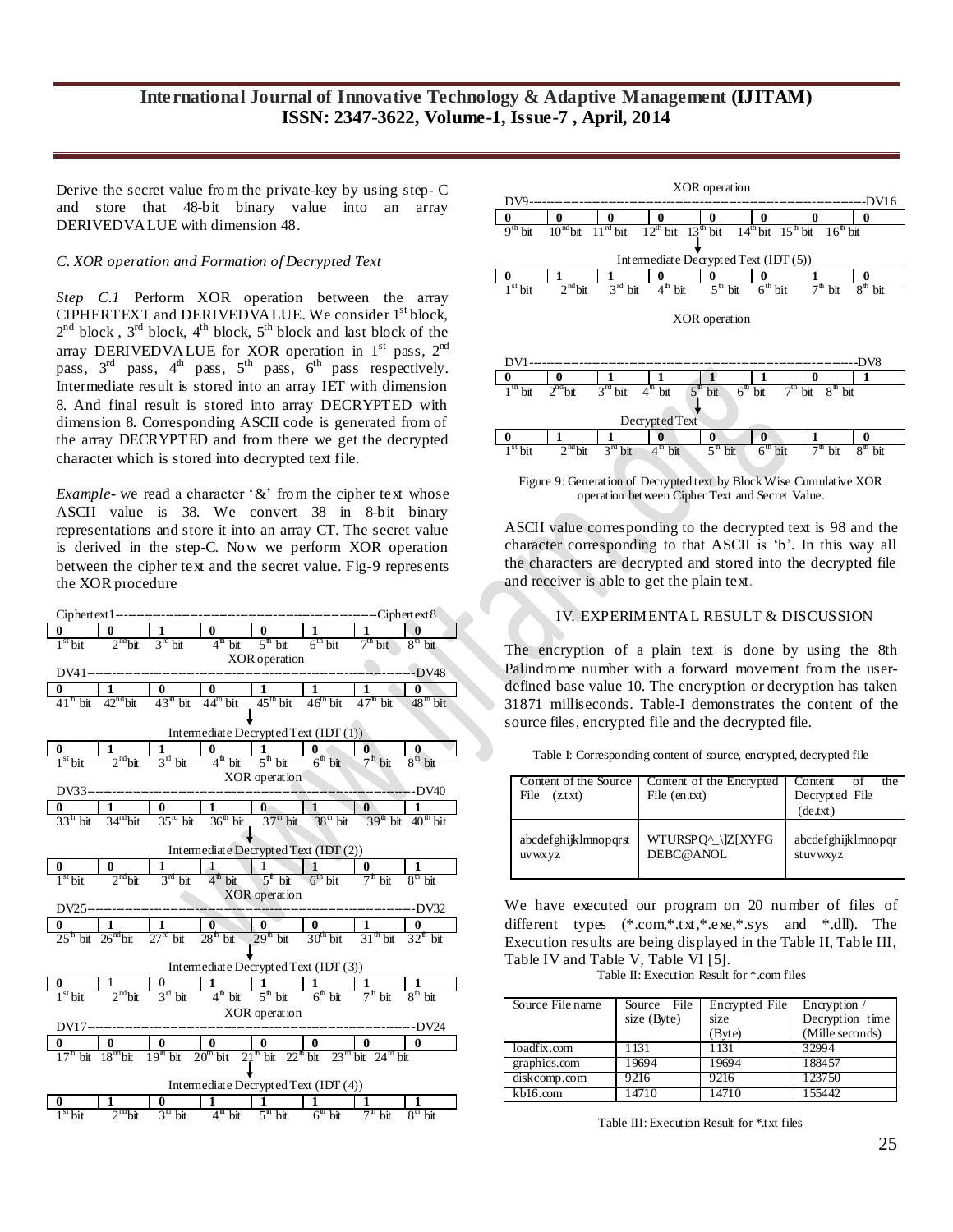# **International Journal of Innovative Technology & Adaptive Management (IJITAM) ISSN: 2347-3622, Volume-1, Issue-7 , April, 2014**

| Source File name   | Source File | Encrypted File | Encryption /    |
|--------------------|-------------|----------------|-----------------|
|                    | size (Byte) | size           | Decryption time |
|                    |             | (Byte)         | (Mille seconds) |
| ReadMe.txt         | 286         | 286            | 28755           |
| <b>LICENSE.TXT</b> | 4829        | 4829           | 71099           |
| TechNote.txt       | 9232        | 9232           | 107788          |
| <b>ROMANTXT</b>    | 14423       | 14423          | 145287          |

Table IV: Execution Result for \*.exe files

| Source File name | Source File | Encrypted | Encryption /       |
|------------------|-------------|-----------|--------------------|
|                  | size (Byte) | File size | Decryption<br>time |
|                  |             | (Byte)    | (Mille seconds)    |
| cacls.exe        | 19968       | 19968     | 209737             |
| masyc.exe        | 4608        | 4608      | 70793              |
| label.exe        | 9728        | 9728      | 92089              |
| shadow.exe       | 14848       | 14848     | 155814             |

Table V: Execution Result for \*.sys files

| Source File name | Source File | Encrypted | Encryption /       |
|------------------|-------------|-----------|--------------------|
|                  | size (Byte) | File size | Decryption<br>time |
|                  |             | (Byte)    | (Mille seconds)    |
| <b>VIAPCLSYS</b> | 2.712       | 2.712     | 51203              |
| rootmdm.sys      | 5888        | 5888      | 90852              |
| sffp_mmc.sys     | 10240       | 10240     | 109843             |
| smclib.sys       | 14592       | 14592     | 152006             |

Table VI: Execution Result for \*.DLL files

| Source File name | Source File | Encrypted | Encryption /       |
|------------------|-------------|-----------|--------------------|
|                  | size (Byte) | File size | Decryption<br>time |
|                  |             | (Byte)    | (Mille seconds)    |
| <b>MSMH.DLL</b>  | 19768       | 19768     | 184782             |
| <b>KBDAL.DLL</b> | 6656        | 6656      | 84256              |
| panmap.dll       | 10240       | 10240     | 135343             |
| tcpmib.dll       | 14848       | 14848     | 157777             |

Figure 10 graphically shows how encryption time changes with size of the file being encrypted. It clearly indicates that the time required for encryption or decryptions do not depend on the type of the file, but depend only on its size.



Figure 10: Relationship between Encryption Time and Source File Size

The Pearsonian Chi-square test has been performed here to decide whether the sample of encrypted files may be supposed to have arisen from a specified population. The Pearsonian Chi-square is defined as follows:  $X2 = \sum \{(f\ 0 - f\ e)\}$  /  $f\ e$ } Here  $f$  e and  $f$  0 respectively stand for the frequency of a character in the source file and that of the same character in the corresponding encrypted file. [5]

If the Chi-square value is a higher one that means there is a higher frequency in source file and a lower frequency in encrypted file for a specific character. Incidentally it is observed in Table VII that the proposed encryption procedure having highly satisfactory chi-square values for all the files.

Table VII: Chi Square test Result on different files.

| Source File name   | Source File<br>size (Byte) | Encrypted<br>File<br>size | Test<br>Chi-square<br>Value |
|--------------------|----------------------------|---------------------------|-----------------------------|
|                    |                            | (Byte)                    |                             |
| diskcomp.com       | 9216                       | 9216                      | 251,0000                    |
| panmap.dll         | 10240                      | 10240                     | 5395.0000                   |
| mqsvc.exe          | 4608                       | 4608                      | 1075.0000                   |
| rootmdm.sys        | 5888                       | 5888                      | 452,0000                    |
| <b>LICENSE.TXT</b> | 4829                       | 4829                      | 4743.0000                   |

#### V. CONCLUSION

Here we proposed a private-key encryption scheme based on bitwise XOR operation between the plain text and the secret value. The secret value is the Nth palindrome number, counted by making a forward or backward movement from the userdefined base value. Where N is a positive integer in the range of  $(1\le N\le 16)$ . So as the base value or the Nth term is changed then the corresponding palindrome number is also being changed. Thus the security is increased.

The process of retrieving the secret value from the private-key is only being known by the receiver and the sender. So it is not